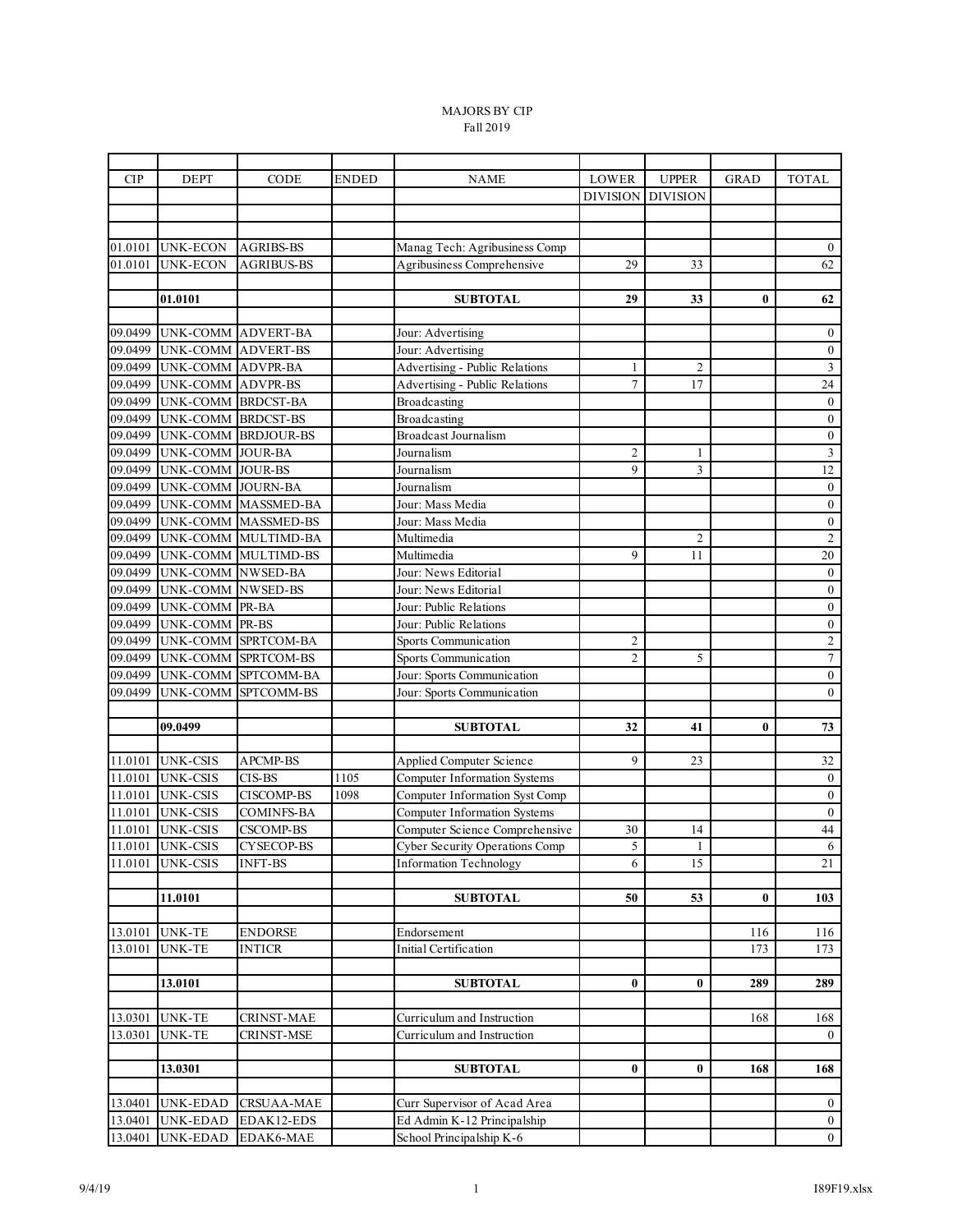| <b>CIP</b> | <b>DEPT</b>              | CODE                     | <b>ENDED</b> | <b>NAME</b>                           | LOWER           | <b>UPPER</b>    | <b>GRAD</b> | <b>TOTAL</b>            |
|------------|--------------------------|--------------------------|--------------|---------------------------------------|-----------------|-----------------|-------------|-------------------------|
|            |                          |                          |              |                                       | <b>DIVISION</b> | <b>DIVISION</b> |             |                         |
| 13.0401    | <b>UNK-EDAD</b>          | <b>EDASEM-MAE</b>        |              | Ed Admn Supervisor of Ed Media        |                 |                 |             | $\boldsymbol{0}$        |
| 13.0401    | <b>UNK-EDAD</b>          | <b>EDASP-MAE</b>         |              | Ed Admin Sup Prog - Acad Area         |                 |                 |             | $\boldsymbol{0}$        |
| 13.0401    | UNK-EDAD                 | <b>EDSAA-EDS</b>         |              | Ed Admin of Academic Area             |                 |                 |             | $\boldsymbol{0}$        |
| 13.0401    | UNK-EDAD                 | <b>SCHSUP-EDS</b>        |              | School Superintendent                 |                 |                 | 17          | 17                      |
| 13.0401    | <b>UNK-EDAD</b>          | SPR712-MAE               |              | School Principalship 7-12             |                 |                 | 55          | 55                      |
| 13.0401    | <b>UNK-EDAD</b>          | SPRK12-MAE               | 1098         | School Principalship K-12             |                 |                 |             | $\boldsymbol{0}$        |
| 13.0401    | <b>UNK-EDAD</b>          | SPRK8-MAE                |              | School Principalship Pre-K-8          |                 |                 | 33          | 33                      |
| 13.0401    | <b>UNK-EDAD</b>          | <b>SUSPED-MAE</b>        |              | Supervisor of Special Ed              |                 |                 | 10          | 10                      |
|            |                          |                          |              |                                       |                 |                 |             |                         |
|            | 13.0401                  |                          |              | <b>SUBTOTAL</b>                       | $\bf{0}$        | $\bf{0}$        | 115         | 115                     |
|            |                          |                          |              |                                       |                 |                 |             |                         |
| 13.1001    | <b>UNK-TE</b>            | <b>BEHDIS-MAE</b>        |              | <b>Behaviorally Disordered</b>        |                 |                 |             | $\boldsymbol{0}$        |
| 13.1001    | <b>UNK-TE</b>            | <b>GIFTAL-MAE</b>        |              | Gifted and Talented                   |                 |                 |             | $\boldsymbol{0}$        |
| 13.1001    | <b>UNK-TE</b>            | MM712-BAE                | 1145         | Mild Moderate 7-12 Field              |                 |                 |             | $\boldsymbol{0}$        |
| 13.1001    | <b>UNK-TE</b>            | MM712S-BAE               |              | Mild Moderate 7-12 Subject            |                 |                 |             | $\boldsymbol{0}$        |
| 13.1001    | <b>UNK-TE</b>            | MMDIS-MAE                |              | Mild Moderate Disabilities            |                 |                 |             | $\boldsymbol{0}$        |
| 13.1001    | <b>UNK-TE</b>            | MMK6-BAE                 | 1145         | Mild Moderate K-6 Field               |                 |                 |             | $\boldsymbol{0}$        |
| 13.1001    | <b>UNK-TE</b>            | SMDIS-MAE                |              | Severe Multiple Disabilities          |                 |                 |             | $\boldsymbol{0}$        |
| 13.1001    | <b>UNK-TE</b>            | SPE712-BAE               |              | Special Education 7-12 Subject        | $\mathfrak{Z}$  | 3               |             | $\overline{6}$          |
| 13.1001    | <b>UNK-TE</b>            | SPED-MAE                 |              | Special Education                     |                 |                 | 88          | 88                      |
| 13.1001    | <b>UNK-TE</b>            | SPEK12-BAE               |              | Special Education K-12 Field          | 9               | 13              |             | 22                      |
| 13.1001    | UNK-TE                   | SPEK6-BAE                |              | Special Education K-6 Subject         | 10              | 5               |             | 15                      |
| 13.1001    | <b>UNK-TE</b>            | SPLRDS-MAE               |              | Specific Learning Disabilities        |                 |                 |             | $\theta$                |
|            |                          |                          |              |                                       |                 |                 |             |                         |
|            | 13.1001                  |                          |              | <b>SUBTOTAL</b>                       | 22              | 21              | 88          | 131                     |
|            |                          |                          |              |                                       |                 |                 |             |                         |
| 13.1101    | <b>UNK-CSP</b>           | <b>CLMHC-MSE</b>         |              | Clinical Mental Health Counsel        |                 |                 | 53          | 53                      |
| 13.1101    | <b>UNK-CSP</b>           | CMCOUN-MSE               |              | <b>Community Counseling</b>           |                 |                 |             | $\boldsymbol{0}$        |
| 13.1101    | UNK-CSP                  | COUNSL-EDS               |              | Counseling                            |                 |                 | 5           | $\overline{5}$          |
| 13.1101    | <b>UNK-CSP</b>           | <b>ELSCCS-MSE</b>        |              | <b>Elementary Guidance Counseling</b> |                 |                 |             | $\boldsymbol{0}$        |
| 13.1101    | <b>UNK-CSP</b>           | <b>ELSCDC-MSE</b>        |              | Elementary and Secondary Couns        |                 |                 |             | $\boldsymbol{0}$        |
| 13.1101    | <b>UNK-CSP</b>           | <b>SCCSRH-MSE</b>        |              | School Counseling-Rehab               |                 |                 |             | $\boldsymbol{0}$        |
| 13.1101    | <b>UNK-CSP</b>           | <b>SCELEM-MSE</b>        |              | School Counseling Elementary          |                 |                 | 15          | 15                      |
| 13.1101    | UNK-CSP                  | <b>SCHPSY-EDS</b>        |              | School Psychology                     |                 |                 | 37          | 37                      |
| 13.1101    | <b>UNK-CSP</b>           | <b>SCSEC-MSE</b>         |              | School Counseling Secondary           |                 |                 | 51          | $\overline{51}$         |
| 13.1101    | <b>UNK-CSP</b>           | <b>SCSTAF-MSE</b>        | 1155         | School Counsel Student Affairs        |                 |                 |             | $\mathbf{0}$            |
| 13.1101    | <b>UNK-CSP</b>           | SDSCCS-MSE               | 1098         | Secondary Guidance Counseling         |                 |                 |             | $\bf{0}$                |
| 13.1101    | <b>UNK-CSP</b>           | <b>STDAFF-MSE</b>        |              | Student Affairs                       |                 |                 | 39          | $\overline{39}$         |
|            |                          |                          |              |                                       |                 |                 |             |                         |
|            | 13.1101                  |                          |              | <b>SUBTOTAL</b>                       | $\bf{0}$        | $\bf{0}$        | 200         | 200                     |
|            |                          |                          |              |                                       |                 |                 |             |                         |
| 13.1202    | <b>UNK-TE</b>            | <b>ECED-MAE</b>          |              | Early Childhood Education             |                 |                 |             | $\mathbf{0}$            |
|            | 13.1202 UNK-TE           | <b>ECINC-BAE</b>         |              | Early Childhood Inclusive             | 41              | 114             |             | 155                     |
|            | 13.1202 UNK-TE           | <b>ECSPED-MAE</b>        |              | Early Childhood Special Ed            |                 |                 |             | $\overline{0}$          |
|            | 13.1202 UNK-TE           | <b>ECUNI-BAE</b>         | 1145         | Early Childhood Unified B-3rd         |                 |                 |             | $\overline{0}$          |
|            | 13.1202 UNK-TE           | ELED-BAE                 |              | Elementary Education Field K-6        | 135             | 183             |             | 318                     |
| 13.1202    | UNK-TE                   | ELEDSP-MAE               |              | <b>ELED</b> Spec                      |                 |                 |             | $\mathbf{0}$            |
|            | 13.1202 UNK-TE           | ELR712-MAE               |              | El Ed Reading Spec 7-12               |                 |                 |             | $0\,$                   |
|            | 13.1202 UNK-TE           | ELRK12-MAE               |              | El EdReading Spec K-12                |                 |                 |             | $\boldsymbol{0}$        |
|            | 13.1202 UNK-TE           | ELRK6-MAE                |              | El Ed Reading Spec K-6                |                 |                 |             | $\boldsymbol{0}$        |
|            | 13.1202 UNK-TE           | MIDED-MSE                |              | Middle School Education- MSE          |                 |                 |             | $\boldsymbol{0}$        |
| 13.1202    | <b>UNK-TE</b>            | MIDGRD-BAE               | 1168         | Middle Grades Field 4-9               |                 | 3               |             | $\overline{\mathbf{3}}$ |
| 13.1202    |                          |                          | 1168         | Middle Grades Field 4-9               |                 | $\overline{7}$  |             | $\overline{7}$          |
|            | UNK-TE<br>13.1202 UNK-TE | MIDGRD-BSE<br>MIDLVL-BAE |              | Middle Level 5-9 Subject              | 6               | 3               |             | $\overline{9}$          |
|            | 13.1202 UNK-TE           | MIDLVL-BSE               |              | Middle Level 5-9 Subject              | 5               | 10              |             | 15                      |
| 13.1202    | <b>UNK-TE</b>            | MIDSCL-MAE               |              | Middle School                         |                 |                 |             | $\mathbf{0}$            |
|            |                          |                          |              | Reading PK-12                         |                 |                 |             |                         |
| 13.1202    | UNK-TE                   | RDPK12-MAE               |              |                                       |                 |                 | 26          | 26                      |
|            |                          |                          |              |                                       |                 |                 |             |                         |
|            | 13.1202                  |                          |              | <b>SUBTOTAL</b>                       | 187             | 320             | 26          | 533                     |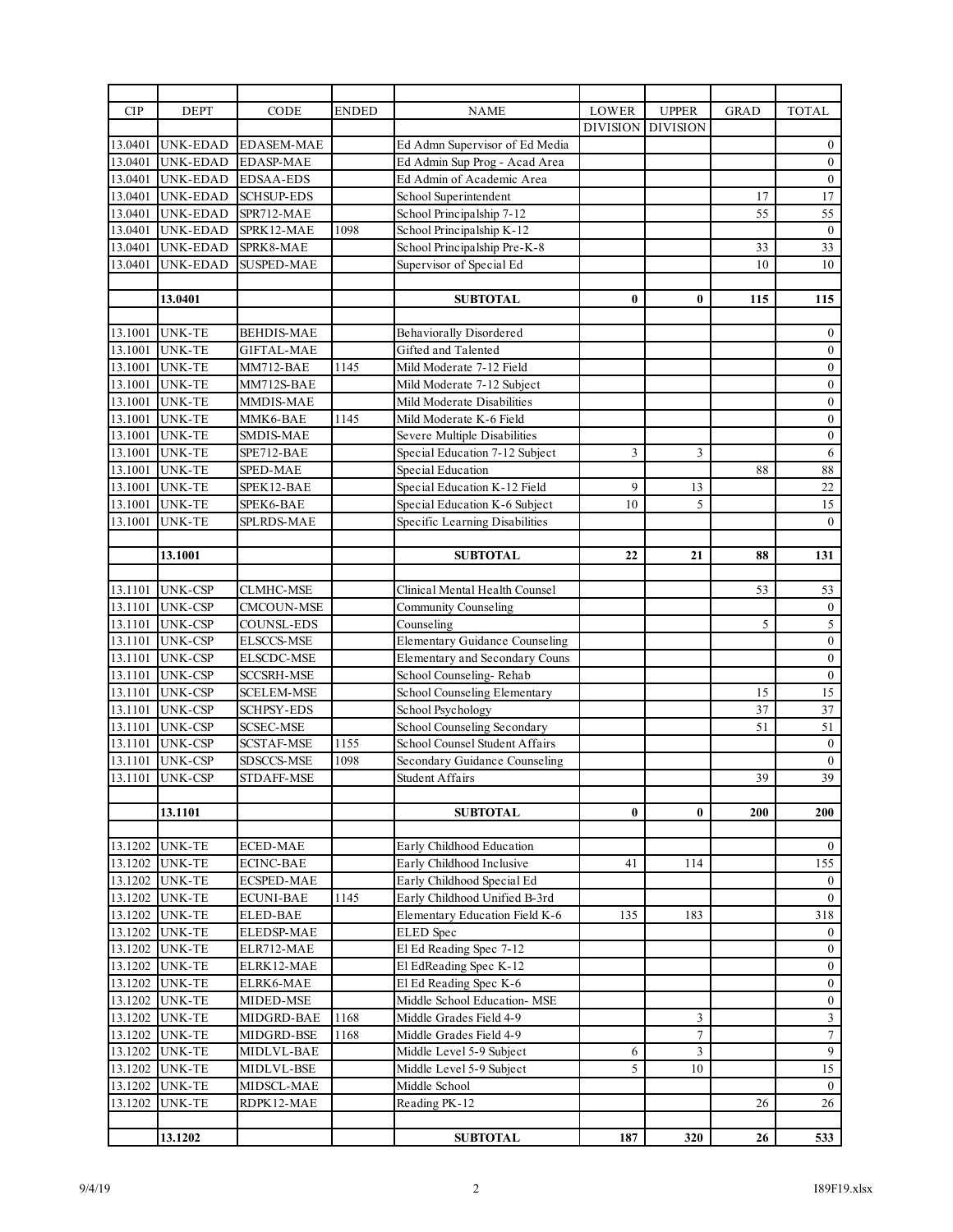| CIP     | <b>DEPT</b>                  | CODE                         | ENDED | <b>NAME</b>                               | <b>LOWER</b>    | <b>UPPER</b>    | <b>GRAD</b> | <b>TOTAL</b>     |
|---------|------------------------------|------------------------------|-------|-------------------------------------------|-----------------|-----------------|-------------|------------------|
|         |                              |                              |       |                                           | <b>DIVISION</b> | <b>DIVISION</b> |             |                  |
|         |                              |                              |       |                                           |                 |                 |             |                  |
|         | 13.1303 UNK-BSED             | <b>BESPPT-MSE</b>            |       | Bus Ed Spec Prof Teacher                  |                 |                 |             | $\boldsymbol{0}$ |
| 13.1303 | <b>UNK-BSED</b>              | BMT612-BAE                   |       | Bus Mkting Inf Tech 6-12 Field            | 11              | 9               |             | 20               |
| 13.1303 | <b>UNK-BSED</b>              | <b>BSAD-MSE</b>              |       | Business Spec Acad Discipline             |                 |                 |             | $\boldsymbol{0}$ |
|         | 13.1303 UNK-BSED             | <b>BT-MSE</b>                |       | <b>Business and Technology</b>            |                 |                 |             | $\boldsymbol{0}$ |
| 13.1303 | <b>UNK-BSED</b>              | BUS612-BAE                   |       | Basic Business 6-12 Subject               |                 |                 |             | $\boldsymbol{0}$ |
| 13.1303 | <b>UNK-BSED</b>              | BUS712-BAE                   |       | Business 7-12 Subject                     |                 |                 |             | $\boldsymbol{0}$ |
|         | 13.1303 UNK-BSED             | CBE612-BAE                   | 1118  | <b>Business Education</b>                 |                 |                 |             | $\boldsymbol{0}$ |
| 13.1303 | <b>UNK-BSED</b>              | MRK712-BAE                   |       | <b>Marketing Education 7-12</b>           |                 |                 |             | $\boldsymbol{0}$ |
| 13.1303 | <b>UNK-BSED</b>              | VBE712-BAE                   |       | Vocational Business 7-12 Field            |                 |                 |             | $\boldsymbol{0}$ |
|         | 13.1303 UNK-BSED             | VGDCSL-MSE                   |       | Vocational Guidance Counseling            |                 |                 |             | $\boldsymbol{0}$ |
| 13.1303 | <b>UNK-BSED</b>              | VOEDAD-MSE                   |       | Vo Ed Academic Discipline                 |                 |                 |             | $\boldsymbol{0}$ |
| 13.1303 | <b>UNK-BSED</b>              | <b>VOEDAG-MSE</b>            |       | Voc Ed Prof Tch-Agriculture               |                 |                 |             | $\boldsymbol{0}$ |
|         | 13.1303 UNK-BSED             | <b>VOEDBE-MSE</b>            |       | Voc Ed Prf Tch- Business Ed               |                 |                 |             | $\boldsymbol{0}$ |
| 13.1303 | <b>UNK-BSED</b>              | VOEDFS-MSE                   |       | Vocational Ed Prof Teach- FCSC            |                 |                 |             | $\boldsymbol{0}$ |
| 13.1303 | <b>UNK-BSED</b>              | <b>VOEDPT-MSE</b>            |       | Vocational Distributive Educ              |                 |                 |             | $\boldsymbol{0}$ |
|         | 13.1303 UNK-BSED             | <b>VOEDSN-MSE</b>            |       | Voc Ed Prof Tch- Voc Spc Needs            |                 |                 |             | $\boldsymbol{0}$ |
| 13.1303 | <b>UNK-BSED</b>              | VOEDTI-MSE                   |       | Voc Ed Prf Tch- Trd and Ind Ed            |                 |                 |             | $\boldsymbol{0}$ |
|         |                              |                              |       |                                           |                 |                 |             |                  |
|         | 13.1303                      |                              |       | <b>SUBTOTAL</b>                           | 11              | 9               | $\bf{0}$    | 20               |
|         |                              |                              |       |                                           |                 |                 |             |                  |
| 13.1314 | UNK-PEREC                    | ADPTPE-MAE                   |       | <b>Adapted Physical Education</b>         |                 |                 |             | $\overline{0}$   |
|         |                              |                              |       |                                           |                 |                 |             |                  |
|         |                              |                              |       |                                           |                 |                 |             |                  |
|         |                              |                              | 1078/ |                                           |                 |                 |             |                  |
|         | 13.1314 UNK-PEREC EXSCICP-BS |                              |       | React 1188 Exercise Science Comprehensive | 21              | 9               |             | 30               |
|         |                              | 13.1314 UNK-PEREC HED712-BAE |       | Health Education 7-12 Subject             |                 | $\overline{3}$  |             | $\sqrt{3}$       |
|         |                              | 13.1314 UNK-PEREC HPEK12-BAE | 1145  | Health and PE K-12 Field                  |                 | $\mathbf{1}$    |             | $\mathbf{1}$     |
|         |                              | 13.1314 UNK-PEREC HPPK12-BAE |       | Health and PE PK-12 Field                 | 20              | 34              |             | 54               |
|         | 13.1314 UNK-PEREC PE-712-BAE |                              |       | Physical Education 7-12 Subj              | 6               | 5               |             | 11               |
|         |                              | 13.1314 UNK-PEREC PEACD-MAE  |       | PE- Academic Option                       |                 |                 |             | $\boldsymbol{0}$ |
|         | 13.1314 UNK-PEREC PECOMP-BS  |                              |       | Physical Education Comp                   |                 | 3               |             | $\mathfrak{Z}$   |
|         |                              | 13.1314 UNK-PEREC PEEXSC-MAE |       | Physical Education Exer Sci               |                 |                 | $\tau$      | $\overline{7}$   |
|         | 13.1314 UNK-PEREC PEK6-BAE   |                              |       | Physical Education K-6 Subject            |                 | 1               |             | $\mathbf{1}$     |
|         | 13.1314 UNK-PEREC PE-MAE     |                              |       | Physical Education                        |                 |                 | 12          | 12               |
|         |                              | 13.1314 UNK-PEREC PEMSTR-MAE |       | PE Master Teacher                         |                 |                 | 20          | 20               |
|         | 13.1314 UNK-PEREC PEPK6-BAE  |                              |       | Physical Education PK-6 Subjec            | 1               |                 |             | $\mathbf{1}$     |
|         |                              | 13.1314 UNK-PEREC PETHES-MAE |       | PE Thesis Option                          |                 |                 |             | $\mathbf{0}$     |
|         |                              | 13.1314 UNK-PEREC SUPPE-MAE  |       | Supervisor Physical Education             |                 |                 |             | $\boldsymbol{0}$ |
|         |                              |                              |       |                                           |                 |                 |             |                  |
|         | 13.1314                      |                              |       | <b>SUBTOTAL</b>                           | 48              | 56              | 39          | 143              |
|         |                              |                              |       |                                           |                 |                 |             |                  |
| 13.1316 | UNK-BIOL                     | <b>SCIED-MSE</b>             |       | Science Education                         |                 |                 |             | $\boldsymbol{0}$ |
| 13.1316 | <b>UNK-BIOL</b>              | <b>SCIMTH-MSE</b>            |       | Science Math Education                    |                 |                 | 52          | 52               |
|         |                              |                              |       |                                           |                 |                 |             |                  |
|         | 13.1316                      |                              |       | <b>SUBTOTAL</b>                           | $\bf{0}$        | $\bf{0}$        | 52          | 52               |
|         |                              |                              |       |                                           |                 |                 |             |                  |
| 13.1399 | UNK-TE                       | <b>EDTECH-MSE</b>            |       | <b>Educational Technology</b>             |                 |                 |             | $\bf{0}$         |
| 13.1399 | UNK-TE                       | <b>INTECH-MSE</b>            |       | <b>Instructional Technology</b>           |                 |                 | 96          | 96               |
| 13.1399 | UNK-TE                       | <b>ITEC-MAE</b>              |       | <b>ITEC</b> Prof Tch with Tech Ed Spc     |                 |                 |             | $\mathbf{0}$     |
|         |                              |                              |       |                                           |                 |                 |             |                  |
|         | 13.1399                      |                              |       | <b>SUBTOTAL</b>                           | $\bf{0}$        | 0               | 96          | 96               |
|         |                              |                              |       |                                           |                 |                 |             |                  |
| 16.0101 | UNK-MODL                     | MODLA-BA                     |       | Modern Languages                          | 3               | 4               |             | $\tau$           |
| 16.0101 | UNK-MODL                     | MODLA-BAE                    |       | Modern Languages 7-12 Subject             | 5               | 10              |             | 15               |
|         |                              |                              |       |                                           |                 |                 |             |                  |
|         | 16.0101                      |                              |       | <b>SUBTOTAL</b>                           | 8               | 14              | $\bf{0}$    | 22               |
|         |                              |                              |       |                                           |                 |                 |             |                  |
| 16.0501 | <b>UNK-GERM</b>              | GER712-BAE                   | 1155  | German 7-12 Subject                       |                 |                 |             | $\mathbf{0}$     |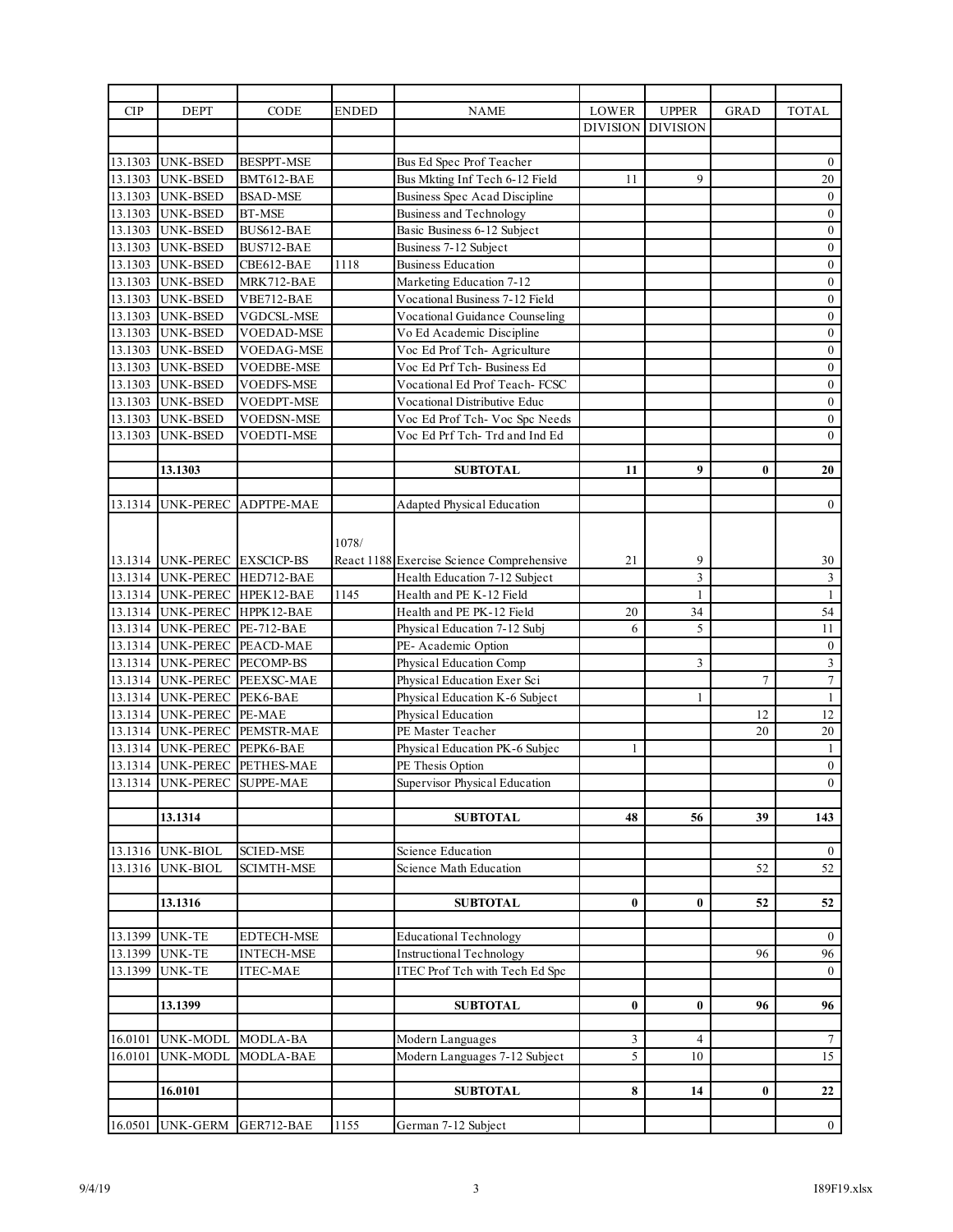| <b>CIP</b>             | <b>DEPT</b>      | CODE                   | <b>ENDED</b> | <b>NAME</b>                       | LOWER           | <b>UPPER</b>    | <b>GRAD</b> | <b>TOTAL</b>        |
|------------------------|------------------|------------------------|--------------|-----------------------------------|-----------------|-----------------|-------------|---------------------|
|                        |                  |                        |              |                                   | <b>DIVISION</b> | <b>DIVISION</b> |             |                     |
| 16.0501                | <b>UNK-GERM</b>  | <b>GERMAN-BA</b>       | 1155         | German                            |                 |                 |             | $\bf{0}$            |
| 16.0501                | <b>UNK-GERM</b>  | <b>GERMAN-MAE</b>      |              | German Education                  |                 |                 |             | $\boldsymbol{0}$    |
| 16.0501                | <b>UNK-GERM</b>  | <b>GERMTR-BA</b>       | 1155         | German Translation and Interp     |                 |                 |             | $\mathbf{0}$        |
|                        |                  |                        |              |                                   |                 |                 |             |                     |
|                        | 16.0501          |                        |              | <b>SUBTOTAL</b>                   | $\bf{0}$        | $\bf{0}$        | $\bf{0}$    | $\pmb{0}$           |
|                        |                  |                        |              |                                   |                 |                 |             |                     |
| 16.0901                | UNK-FREN         | <b>FRENCH-BA</b>       | 1155         | French                            |                 |                 |             | $\bf{0}$            |
| 16.0901                | <b>UNK-FREN</b>  | <b>FRENCH-MAE</b>      |              | French Education                  |                 |                 |             | $0\,$               |
| 16.0901                | <b>UNK-FREN</b>  | <b>FRENTR-BA</b>       | 1155         | French Translation and Interp     |                 |                 |             | $\boldsymbol{0}$    |
| 16.0901                | <b>UNK-FREN</b>  | FRN712-BAE             | 1155         | French 7-12 Subject               |                 |                 |             | $\boldsymbol{0}$    |
|                        |                  |                        |              |                                   |                 |                 |             |                     |
|                        | 16.0901          |                        |              | <b>SUBTOTAL</b>                   | $\bf{0}$        | $\bf{0}$        | $\bf{0}$    | $\bf{0}$            |
|                        |                  |                        |              |                                   |                 |                 |             |                     |
|                        | 16.0905 UNK-SPAN | <b>ESL-BAE</b>         | 1118         | English as a Second Lang Subj     |                 |                 |             | $\boldsymbol{0}$    |
| 16.0905                | <b>UNK-SPAN</b>  | <b>SPANISH-BA</b>      | 1155         | Spanish                           |                 |                 |             | $\boldsymbol{0}$    |
| 16.0905                | <b>UNK-SPAN</b>  | SPAN-MAE               |              | Spanish Education                 |                 |                 | 40          | 40                  |
| 16.0905                | <b>UNK-SPAN</b>  | <b>SPANTR-BA</b>       | 1155         | Spanish Trans and Interp          |                 |                 |             | $\boldsymbol{0}$    |
| 16.0905                | <b>UNK-SPAN</b>  | SPANTRC-BS             |              | Spanish Trans Interpret Comp      | 9               | 6               |             | 15                  |
| 16.0905                | <b>UNK-SPAN</b>  | SPN712-BAE             | 1155         | Spanish 7-12 Subject              |                 | $\mathbf{1}$    |             | $\mathbf{1}$        |
| 16.0905                | <b>UNK-SPAN</b>  | SPSPAD-MAE             |              | Spanish Spec-Acad Discipline      |                 |                 |             | $\mathbf{0}$        |
|                        |                  |                        |              |                                   |                 |                 |             |                     |
|                        | 16.0905          |                        |              | <b>SUBTOTAL</b>                   | 9               | $\overline{7}$  | 40          | 56                  |
|                        |                  |                        |              |                                   |                 |                 |             |                     |
| 19.0499                | <b>UNK-FSID</b>  | <b>ECFAD-BS</b>        |              | Early Chhd Family Advocacy        | $\overline{4}$  | 28              |             | 32                  |
| 19.0499                | <b>UNK-FSID</b>  | <b>FSTDS-BS</b>        |              | <b>Family Studies</b>             | 21              | 53              |             | 74                  |
| 19.0499                | <b>UNK-FSID</b>  | <b>INTDS-BS</b>        | 1165         | Interior Design Comprehensive     |                 | $\overline{4}$  |             | $\overline{4}$      |
| 19.0499                | UNK-FSID         | <b>INTPRD-BS</b>       |              | Interior and Product Design       | 27              | 24              |             | 51                  |
|                        |                  |                        |              |                                   |                 |                 |             |                     |
|                        | 19.0499          |                        |              | <b>SUBTOTAL</b>                   | 52              | 109             | 0           | 161                 |
|                        |                  |                        |              |                                   |                 |                 |             |                     |
| 23.0101                | UNK-ENG          | ENG712-BAE             |              | English 7-12 Subject              | 14              | 22              |             | 36                  |
| 23.0101                | <b>UNK-ENG</b>   | <b>ENGAD-MAE</b>       |              | English Spec-Acad Discipline      |                 |                 |             | $\boldsymbol{0}$    |
| 23.0101                | <b>UNK-ENG</b>   | ENGLISH-BA             |              | English                           | $7\phantom{.0}$ | 14              |             | 21                  |
|                        |                  |                        |              |                                   |                 |                 |             |                     |
| 23.0101                | <b>UNK-ENG</b>   | <b>ENGLISH-MA</b>      |              | English                           |                 |                 | 29          | 29                  |
| 23.0101                | <b>UNK-ENG</b>   | <b>ENGSPT-MAE</b>      |              | English Spec-Prof Teaching        |                 |                 |             | $\mathbf{0}$        |
| 23.0101                | <b>UNK-ENG</b>   | <b>ENGWRIT-BA</b>      |              | <b>English Writing</b>            | 3               | 15              |             | 18                  |
| 23.0101                | <b>UNK-ENG</b>   | LAR712-BAE             |              | Language Arts 7-12 Field          | 9               | 4               |             | 13                  |
| 23.0101                | <b>UNK-ENG</b>   | WRTG-MFA               | 1141         | Writing                           |                 |                 |             | $\mathbf{0}$        |
|                        |                  |                        |              |                                   |                 |                 |             |                     |
|                        | 23.0101          |                        |              | <b>SUBTOTAL</b>                   | 33              | 55              | 29          | 117                 |
|                        |                  |                        |              |                                   |                 |                 |             |                     |
|                        | 23.1304 UNK-SPCH | ORGCOMM-BS             |              | Org Comm Comprehensive            |                 |                 |             | $\bf{0}$            |
| 23.1304                | <b>UNK-SPCH</b>  | ORGRECM-BS             |              | Organizational Relational Com     | 8               | 32              |             | 40                  |
|                        | 23.1304 UNK-SPCH | SPC712-BAE             | 1165         | Speech Communication 7-12 Sub     |                 | 1               |             | $\mathbf{1}$        |
| 23.1304                | <b>UNK-SPCH</b>  | SPCHCOM-BA             |              | Speech Communication              |                 |                 |             | $\boldsymbol{0}$    |
| 23.1304                | <b>UNK-SPCH</b>  | SPCHCOM-BS             |              | Speech Communication              |                 |                 |             | $\boldsymbol{0}$    |
| 23.1304                | <b>UNK-SPCH</b>  | SPSAD-MAE              |              | Speech Comm Spec-Acad Dscp        |                 |                 |             | $\boldsymbol{0}$    |
| 23.1304                | <b>UNK-SPCH</b>  | SPSPT-MAE              |              | Speech Comm Spec- Prof Tch        |                 |                 |             | $\boldsymbol{0}$    |
|                        |                  |                        |              |                                   |                 |                 |             |                     |
|                        | 23.1304          |                        |              | <b>SUBTOTAL</b>                   | 8               | 33              | $\bf{0}$    | 41                  |
|                        |                  |                        |              |                                   |                 |                 |             |                     |
| 24.0102                | <b>UNK</b>       | DECIDING-U             |              | Deciding                          | 169<br>1        | 31              |             | 200                 |
| 24.0102                | <b>UNK-CNSS</b>  | <b>GENSTD-BGS</b>      |              | General Studies                   |                 | 54              |             | 55                  |
| 24.0102                | UNK-CFAH         | <b>GSARTS-BGS</b>      |              | General Studies                   |                 |                 |             | $\bf{0}$            |
|                        | <b>UNK-CNSS</b>  | GSSCI-BGS<br>NONDEGREE |              | General Studies                   | 142             |                 |             | $\mathbf{0}$<br>142 |
| 24.0102<br>24.0102 UNK | <b>UNK</b>       | NONDEGR-G              |              | Non-Degree<br>Graduate Non-Degree |                 |                 | 161         | 161                 |
| 24.0102<br>24.0102     | <b>UNK</b>       |                        |              | Pre-Masters Course Work           |                 |                 |             | $\overline{0}$      |
|                        |                  | <b>PREMASTER</b>       |              |                                   |                 |                 |             |                     |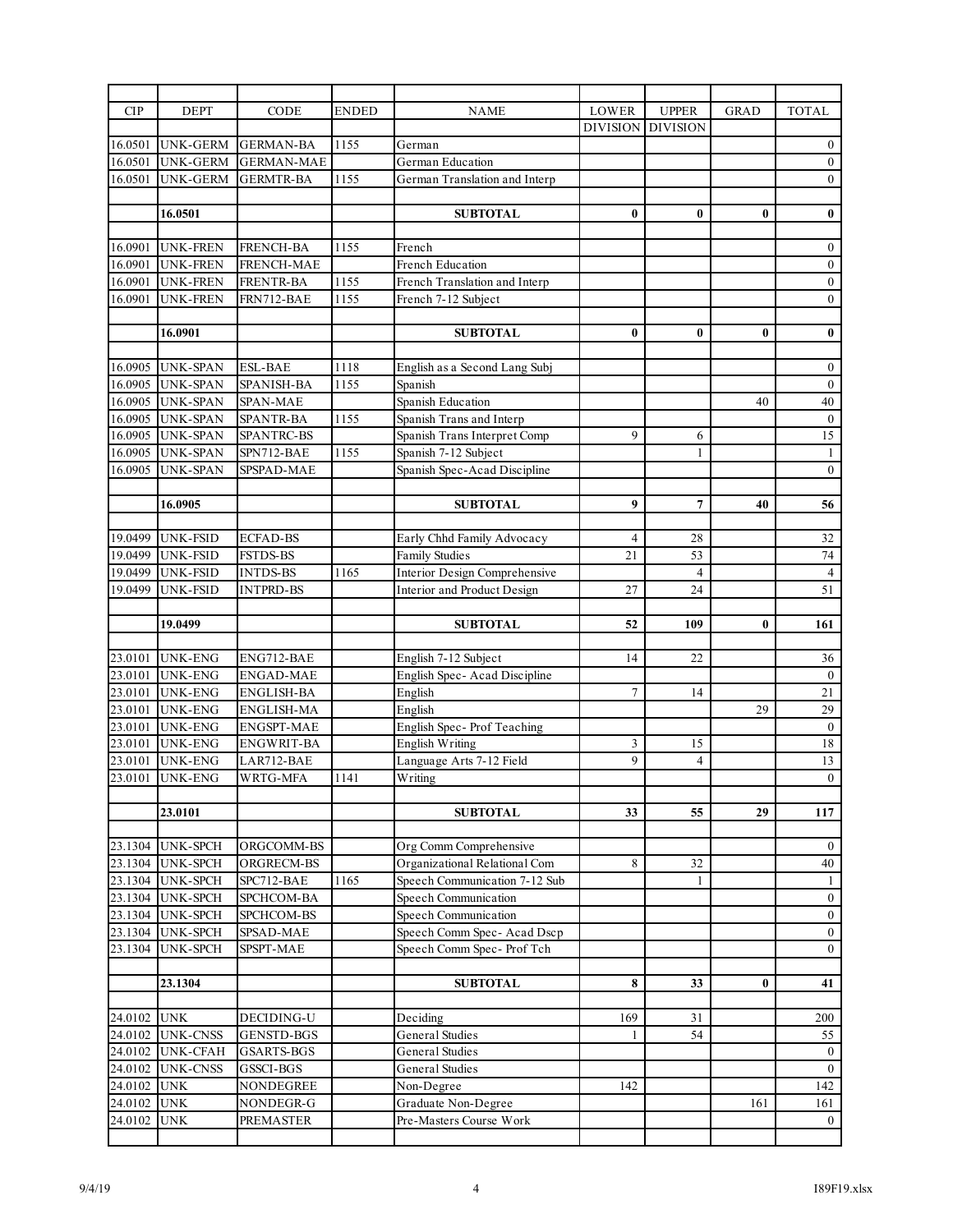| <b>UPPER</b><br><b>CIP</b><br><b>DEPT</b><br>CODE<br><b>ENDED</b><br><b>NAME</b><br>LOWER<br><b>DIVISION</b><br><b>DIVISION</b><br>24.0102<br><b>SUBTOTAL</b><br>312<br>85<br>26.0101<br>9<br>3<br><b>UNK-BIOL</b><br>BIO712-BSE<br>Biology 7-12 Subject<br>26.0101<br>Biology Spec- Acad Discipline<br><b>UNK-BIOL</b><br><b>BIOAD-MSE</b><br>26.0101<br>UNK-BIOL<br><b>BIOCOMP-BS</b><br><b>Biology Comprehensive</b><br>78<br>121<br>26.0101<br><b>UNK-BIOL</b><br>Biology<br><b>BIOL-BA</b><br>26.0101<br><b>UNK-BIOL</b><br><b>BIOL-BS</b><br>Biology<br>9<br>3<br>26.0101<br>UNK-BIOL<br><b>BIOLOGY-MS</b><br>Biology<br><b>Biology Online</b><br>26.0101<br><b>UNK-BIOL</b><br><b>BIOLONL-MS</b><br>Biology Spec- Prof Teaching<br>26.0101<br>UNK-BIOL<br><b>BIOPT-MSE</b><br>26.0101<br><b>UNK-BIOL</b><br>MOLBIOC-BS<br>Molecular Biology Comp<br>9<br>10<br><b>SUBTOTAL</b><br>26.0101<br>142<br>100 |                |                         |
|----------------------------------------------------------------------------------------------------------------------------------------------------------------------------------------------------------------------------------------------------------------------------------------------------------------------------------------------------------------------------------------------------------------------------------------------------------------------------------------------------------------------------------------------------------------------------------------------------------------------------------------------------------------------------------------------------------------------------------------------------------------------------------------------------------------------------------------------------------------------------------------------------------------|----------------|-------------------------|
|                                                                                                                                                                                                                                                                                                                                                                                                                                                                                                                                                                                                                                                                                                                                                                                                                                                                                                                | <b>GRAD</b>    | <b>TOTAL</b>            |
|                                                                                                                                                                                                                                                                                                                                                                                                                                                                                                                                                                                                                                                                                                                                                                                                                                                                                                                |                |                         |
|                                                                                                                                                                                                                                                                                                                                                                                                                                                                                                                                                                                                                                                                                                                                                                                                                                                                                                                | 161            | 558                     |
|                                                                                                                                                                                                                                                                                                                                                                                                                                                                                                                                                                                                                                                                                                                                                                                                                                                                                                                |                |                         |
|                                                                                                                                                                                                                                                                                                                                                                                                                                                                                                                                                                                                                                                                                                                                                                                                                                                                                                                |                | 12                      |
|                                                                                                                                                                                                                                                                                                                                                                                                                                                                                                                                                                                                                                                                                                                                                                                                                                                                                                                |                | $\mathbf{0}$            |
|                                                                                                                                                                                                                                                                                                                                                                                                                                                                                                                                                                                                                                                                                                                                                                                                                                                                                                                |                | 199                     |
|                                                                                                                                                                                                                                                                                                                                                                                                                                                                                                                                                                                                                                                                                                                                                                                                                                                                                                                |                | $\boldsymbol{0}$        |
|                                                                                                                                                                                                                                                                                                                                                                                                                                                                                                                                                                                                                                                                                                                                                                                                                                                                                                                |                | 12                      |
|                                                                                                                                                                                                                                                                                                                                                                                                                                                                                                                                                                                                                                                                                                                                                                                                                                                                                                                | 11             | 11                      |
|                                                                                                                                                                                                                                                                                                                                                                                                                                                                                                                                                                                                                                                                                                                                                                                                                                                                                                                | 229            | 229<br>$\mathbf{0}$     |
|                                                                                                                                                                                                                                                                                                                                                                                                                                                                                                                                                                                                                                                                                                                                                                                                                                                                                                                |                | 19                      |
|                                                                                                                                                                                                                                                                                                                                                                                                                                                                                                                                                                                                                                                                                                                                                                                                                                                                                                                |                |                         |
|                                                                                                                                                                                                                                                                                                                                                                                                                                                                                                                                                                                                                                                                                                                                                                                                                                                                                                                | 240            | 482                     |
|                                                                                                                                                                                                                                                                                                                                                                                                                                                                                                                                                                                                                                                                                                                                                                                                                                                                                                                |                |                         |
| 27.0101<br>UNK-MATH MAT612F-BSE<br>Mathematics 6-12 Field<br>13<br>6                                                                                                                                                                                                                                                                                                                                                                                                                                                                                                                                                                                                                                                                                                                                                                                                                                           |                | 19                      |
| 27.0101<br>5<br>Mathematics 7-12 Field<br>UNK-MATH MA712F-BSE                                                                                                                                                                                                                                                                                                                                                                                                                                                                                                                                                                                                                                                                                                                                                                                                                                                  |                | $\sqrt{5}$              |
| 27.0101<br>UNK-MATH MA712S-BSE<br>Mathematics 7-12 Subject<br>1118                                                                                                                                                                                                                                                                                                                                                                                                                                                                                                                                                                                                                                                                                                                                                                                                                                             |                | $\boldsymbol{0}$        |
| 27.0101<br>UNK-MATH MATH-BA<br>Mathematics                                                                                                                                                                                                                                                                                                                                                                                                                                                                                                                                                                                                                                                                                                                                                                                                                                                                     |                | $\boldsymbol{0}$        |
| 27.0101<br>UNK-MATH MATH-BS<br>Mathematics<br>3<br>6                                                                                                                                                                                                                                                                                                                                                                                                                                                                                                                                                                                                                                                                                                                                                                                                                                                           |                | $\boldsymbol{9}$        |
| 27.0101<br>UNK-MATH MATHCMP-BS<br>Mathematics Comprehensive<br>3<br>6                                                                                                                                                                                                                                                                                                                                                                                                                                                                                                                                                                                                                                                                                                                                                                                                                                          |                | $\overline{9}$          |
| 27.0101<br>UNK-MATH MATHED-MSE<br><b>Mathematics Education</b>                                                                                                                                                                                                                                                                                                                                                                                                                                                                                                                                                                                                                                                                                                                                                                                                                                                 |                | $\boldsymbol{0}$        |
| 27.0101<br>UNK-MATH<br>MATHSP-MSE<br>Math Spec- Academic Discipline                                                                                                                                                                                                                                                                                                                                                                                                                                                                                                                                                                                                                                                                                                                                                                                                                                            |                | $\mathbf{0}$            |
|                                                                                                                                                                                                                                                                                                                                                                                                                                                                                                                                                                                                                                                                                                                                                                                                                                                                                                                |                |                         |
| 27.0101<br><b>SUBTOTAL</b><br>19<br>23                                                                                                                                                                                                                                                                                                                                                                                                                                                                                                                                                                                                                                                                                                                                                                                                                                                                         | $\bf{0}$       | 42                      |
|                                                                                                                                                                                                                                                                                                                                                                                                                                                                                                                                                                                                                                                                                                                                                                                                                                                                                                                |                |                         |
| 31.0101 UNK-PEREC ATHLTRN-BS<br>Athletic Training Comp<br>20<br>1                                                                                                                                                                                                                                                                                                                                                                                                                                                                                                                                                                                                                                                                                                                                                                                                                                              |                | 21                      |
| 31.0101<br>Exer Sci Fit and Wellnes Comp<br>3<br>UNK-PEREC EXFITWL-BS<br>20                                                                                                                                                                                                                                                                                                                                                                                                                                                                                                                                                                                                                                                                                                                                                                                                                                    |                | 23                      |
| 31.0101<br><b>Exercise Science</b><br>73<br>64<br>UNK-PEREC EXSCI-BS                                                                                                                                                                                                                                                                                                                                                                                                                                                                                                                                                                                                                                                                                                                                                                                                                                           |                | 137                     |
| 31.0101<br>UNK-PEREC RECMNGT-BS<br>13<br>Recreation Management<br>$\mathbf{1}$                                                                                                                                                                                                                                                                                                                                                                                                                                                                                                                                                                                                                                                                                                                                                                                                                                 |                | 14                      |
| 31.0101<br>$\overline{4}$<br>UNK-PEREC REPATO-BS<br>1168<br>Rec Park Tourism Manag Comp<br>$\mathbf{1}$<br>9                                                                                                                                                                                                                                                                                                                                                                                                                                                                                                                                                                                                                                                                                                                                                                                                   |                | $\sqrt{5}$<br>21        |
| 31.0101<br>UNK-PEREC<br>Rec Outdoor Event Mgt Comp<br><b>ROEMGT-BS</b><br>12                                                                                                                                                                                                                                                                                                                                                                                                                                                                                                                                                                                                                                                                                                                                                                                                                                   |                |                         |
| <b>SUBTOTAL</b><br>31.0101<br>88<br>133                                                                                                                                                                                                                                                                                                                                                                                                                                                                                                                                                                                                                                                                                                                                                                                                                                                                        | $\bf{0}$       | 221                     |
|                                                                                                                                                                                                                                                                                                                                                                                                                                                                                                                                                                                                                                                                                                                                                                                                                                                                                                                |                |                         |
| 31.0504 UNK-PEREC<br>SPTADMC-BS<br>1118<br>Sports Administration Comp                                                                                                                                                                                                                                                                                                                                                                                                                                                                                                                                                                                                                                                                                                                                                                                                                                          |                | $\boldsymbol{0}$        |
| 31.0504 UNK-PEREC SPTADMN-BS<br>1118<br>Sports Administration                                                                                                                                                                                                                                                                                                                                                                                                                                                                                                                                                                                                                                                                                                                                                                                                                                                  |                | $\boldsymbol{0}$        |
| 31.0504 UNK-PEREC<br>SPTMGT-BS<br>Sports Management<br>15<br>41                                                                                                                                                                                                                                                                                                                                                                                                                                                                                                                                                                                                                                                                                                                                                                                                                                                |                | 56                      |
| 31.0504 UNK-PEREC SPTMGTC-BS<br>5<br>14<br>Sports Management Comp                                                                                                                                                                                                                                                                                                                                                                                                                                                                                                                                                                                                                                                                                                                                                                                                                                              |                | 19                      |
| 31.0504<br><b>UNK-PEREC</b><br>ATH-MATR<br>Athletic Training                                                                                                                                                                                                                                                                                                                                                                                                                                                                                                                                                                                                                                                                                                                                                                                                                                                   | $\mathfrak{Z}$ | $\mathfrak{Z}$          |
|                                                                                                                                                                                                                                                                                                                                                                                                                                                                                                                                                                                                                                                                                                                                                                                                                                                                                                                |                |                         |
| 31.0504<br><b>SUBTOTAL</b><br>20<br>55                                                                                                                                                                                                                                                                                                                                                                                                                                                                                                                                                                                                                                                                                                                                                                                                                                                                         | 3              | 78                      |
|                                                                                                                                                                                                                                                                                                                                                                                                                                                                                                                                                                                                                                                                                                                                                                                                                                                                                                                |                |                         |
| 38.0101<br>UNK-PHIL<br>3<br>PHIL-BA<br>Philosophy<br>1                                                                                                                                                                                                                                                                                                                                                                                                                                                                                                                                                                                                                                                                                                                                                                                                                                                         |                | $\overline{4}$          |
|                                                                                                                                                                                                                                                                                                                                                                                                                                                                                                                                                                                                                                                                                                                                                                                                                                                                                                                |                |                         |
| $\mathbf{3}$<br>38.0101<br><b>SUBTOTAL</b><br>1                                                                                                                                                                                                                                                                                                                                                                                                                                                                                                                                                                                                                                                                                                                                                                                                                                                                | 0              | $\overline{\mathbf{4}}$ |
|                                                                                                                                                                                                                                                                                                                                                                                                                                                                                                                                                                                                                                                                                                                                                                                                                                                                                                                |                |                         |
| 40.0501<br>UNK-CHEM<br><b>CHEM-BA</b><br>7<br>5<br>Chemistry                                                                                                                                                                                                                                                                                                                                                                                                                                                                                                                                                                                                                                                                                                                                                                                                                                                   |                | $12\,$                  |
| 40.0501<br><b>UNK-CHEM</b><br><b>CHEM-BS</b><br>Chemistry                                                                                                                                                                                                                                                                                                                                                                                                                                                                                                                                                                                                                                                                                                                                                                                                                                                      |                | $\boldsymbol{0}$        |
| 40.0501<br>Chemistry 7-12 Subject<br>UNK-CHEM<br>CHM712-BSE<br>1                                                                                                                                                                                                                                                                                                                                                                                                                                                                                                                                                                                                                                                                                                                                                                                                                                               |                | 1                       |
| 40.0501<br><b>UNK-CHEM</b><br><b>CHMCOMP-BS</b><br>Chemistry Comprehensive<br>22<br>28<br>3<br>PROCHEM-BS<br>Professional Chemist Comp                                                                                                                                                                                                                                                                                                                                                                                                                                                                                                                                                                                                                                                                                                                                                                         |                | 50<br>$\mathfrak{Z}$    |
| 40.0501<br>UNK-CHEM                                                                                                                                                                                                                                                                                                                                                                                                                                                                                                                                                                                                                                                                                                                                                                                                                                                                                            |                |                         |
| 29<br>40.0501<br><b>SUBTOTAL</b><br>37                                                                                                                                                                                                                                                                                                                                                                                                                                                                                                                                                                                                                                                                                                                                                                                                                                                                         | $\bf{0}$       | 66                      |
|                                                                                                                                                                                                                                                                                                                                                                                                                                                                                                                                                                                                                                                                                                                                                                                                                                                                                                                |                |                         |
| 40.0801<br><b>UNK-PHYS</b><br><b>ARCH</b><br>1155<br>Architecture                                                                                                                                                                                                                                                                                                                                                                                                                                                                                                                                                                                                                                                                                                                                                                                                                                              |                | $\boldsymbol{0}$        |
| 40.0801<br><b>UNK-PHYS</b><br><b>ASTRON-BS</b><br>Astronomy<br>3                                                                                                                                                                                                                                                                                                                                                                                                                                                                                                                                                                                                                                                                                                                                                                                                                                               |                | $\mathfrak{Z}$          |
| 40.0801<br><b>UNK-PHYS</b><br><b>ASTROPH-BS</b><br>Astrophysics Comprehensive<br>3                                                                                                                                                                                                                                                                                                                                                                                                                                                                                                                                                                                                                                                                                                                                                                                                                             |                | $\overline{\mathbf{3}}$ |
| 40.0801<br>Engineering<br>UNK-PHYS<br><b>ENGINEER</b><br>12<br>2                                                                                                                                                                                                                                                                                                                                                                                                                                                                                                                                                                                                                                                                                                                                                                                                                                               |                | 14                      |
| 40.0801<br><b>UNK-PHYS</b><br><b>METEOR</b><br>Meteorology                                                                                                                                                                                                                                                                                                                                                                                                                                                                                                                                                                                                                                                                                                                                                                                                                                                     |                | $\boldsymbol{0}$        |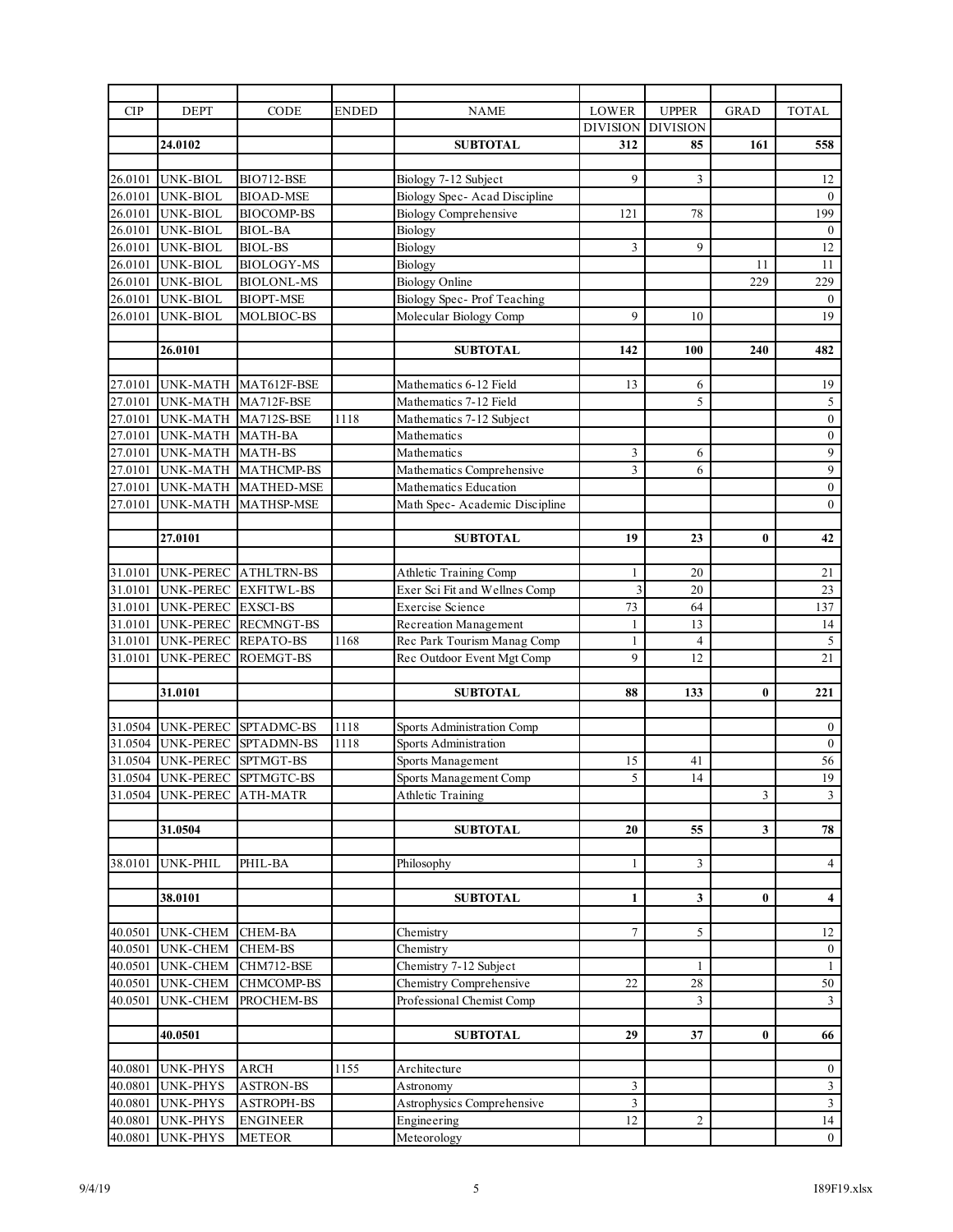| <b>CIP</b>         | <b>DEPT</b>        | <b>CODE</b>       | ENDED | <b>NAME</b>                    | <b>LOWER</b>    | <b>UPPER</b>    | <b>GRAD</b> | <b>TOTAL</b>            |
|--------------------|--------------------|-------------------|-------|--------------------------------|-----------------|-----------------|-------------|-------------------------|
|                    |                    |                   |       |                                | <b>DIVISION</b> | <b>DIVISION</b> |             |                         |
| 40.0801            | <b>UNK-PHYS</b>    | PHS712-BSE        | 1118  | Physical Science 7-12 Field    |                 |                 |             | $\bf{0}$                |
| 40.0801            | <b>UNK-PHYS</b>    | PHY712-BSE        |       | Physics 7-12 Subject           |                 |                 |             | $\boldsymbol{0}$        |
| 40.0801            | <b>UNK-PHYS</b>    | PHYCOMP-BS        |       | Physics Comprehensive          |                 | 5               |             | 5                       |
| 40.0801            | <b>UNK-PHYS</b>    | PHYS-BA           |       | Physics                        |                 |                 |             | $\boldsymbol{0}$        |
| 40.0801            | <b>UNK-PHYS</b>    | PHYS-BS           |       | Physics                        | 5               | 3               |             | $\sqrt{8}$              |
| 40.0801            | <b>UNK-PHYS</b>    | PHYSCI-BA         |       | Physical Science               |                 |                 |             | $\boldsymbol{0}$        |
| 40.0801            | <b>UNK-PHYS</b>    | PHYSCI-BS         |       | Physical Science               |                 |                 |             | $\boldsymbol{0}$        |
| 40.0801            | <b>UNK-PHYS</b>    | PHYSENG-BS        |       | Physics Comp Engineering       | 3               | $\sqrt{2}$      |             | $\overline{5}$          |
|                    |                    |                   |       |                                |                 |                 |             |                         |
|                    | 40.0801            |                   |       | <b>SUBTOTAL</b>                | 26              | 12              | $\bf{0}$    | 38                      |
|                    |                    |                   |       |                                |                 |                 |             |                         |
| 42.0101            | <b>UNK-PSY</b>     | PSY712-BAE        |       | Psychology 7-12 Subject        |                 | $\mathbf{1}$    |             | 1                       |
| 42.0101            | <b>UNK-PSY</b>     | PSYBIOL-BS        |       | Psychobiology                  | 16              | 19              |             | $\overline{35}$         |
| 42.0101            | <b>UNK-PSY</b>     | PSYCH-BA          |       | Psychology                     | $\overline{4}$  | 10              |             | 14                      |
| 42.0101            | <b>UNK-PSY</b>     | PSYCH-BS          |       | Psychology                     | 59              | 53              |             | 112                     |
| 42.0101            | <b>UNK-PSY</b>     | PSYCOMP-BS        |       | Psychology Comprehensive       | 6               | 12              |             | 18                      |
|                    |                    |                   |       |                                |                 |                 |             |                         |
|                    | 42.0101            |                   |       | <b>SUBTOTAL</b>                | 85              | 95              | $\bf{0}$    | 180                     |
|                    |                    |                   |       |                                |                 |                 |             |                         |
| 43.0104            | <b>UNK-CJUS</b>    | $CJ-BS$           |       | Criminal Justice               | 53              | 52              |             | 105                     |
| 43.0104            | <b>UNK-CJUS</b>    | <b>CJCOMP-BS</b>  |       | Criminal Justice Comprehensive | 9               | 19              |             | 28                      |
|                    |                    |                   |       |                                |                 |                 |             |                         |
|                    | 43.0104            |                   |       | <b>SUBTOTAL</b>                | 62              | 71              | $\bf{0}$    | 133                     |
|                    |                    |                   |       |                                |                 |                 |             |                         |
| 44.0701            | <b>UNK-SOWK</b>    | SOCWKC-BS         |       | Social Work Comprehensive      | 51              | 115             |             | 166                     |
|                    |                    |                   |       |                                |                 |                 |             |                         |
|                    | 44.0701            |                   |       | <b>SUBTOTAL</b>                | 51              | 115             | $\bf{0}$    | 166                     |
|                    |                    |                   |       |                                |                 |                 |             |                         |
| 45.0601            | <b>UNK-ECON</b>    | <b>BSECON-BS</b>  |       | <b>Business Economics Comp</b> |                 |                 |             | $\mathbf{0}$            |
| 45.0601            | <b>UNK-ECON</b>    | <b>ECON-BA</b>    |       | Economics                      | 3               | $\mathbf{1}$    |             | $\overline{4}$          |
| 45.0601            | <b>UNK-ECON</b>    | <b>ECON-BS</b>    |       | Economics                      |                 |                 |             | $\boldsymbol{0}$        |
|                    |                    |                   |       |                                |                 |                 |             |                         |
|                    | 45.0601            |                   |       | <b>SUBTOTAL</b>                | 3               | 1               | $\bf{0}$    | $\overline{\mathbf{4}}$ |
|                    |                    |                   |       |                                |                 |                 |             |                         |
| 45.0701            | <b>UNK-GEOG</b>    | GEO712-BAE        |       | Geography 7-12 Subject         |                 |                 |             | $\boldsymbol{0}$        |
| 45.0701            | <b>UNK-GEOG</b>    | GEO712-BSE        |       | Geography 7-12 Subject         |                 |                 |             | $\boldsymbol{0}$        |
| 45.0701            | <b>UNK-GEOG</b>    | GEOG-BA           |       | Geography                      |                 |                 |             | $\boldsymbol{0}$        |
| 45.0701            | UNK-GEOG GEOG-BS   |                   |       | Geography                      | $\overline{2}$  |                 |             | $\overline{2}$          |
| 45.0701            | <b>UNK-GEOG</b>    | GEOGIS-BS         |       | Geography and GIScience        |                 | 3               |             | $\mathfrak{Z}$          |
| 45.0701            | UNK-GEOG           | <b>GISSPAN-BS</b> | 1078  | Geography GIS-Spatial Analysis |                 |                 |             | $\boldsymbol{0}$        |
|                    |                    |                   |       |                                |                 |                 |             |                         |
|                    | 45.0701            |                   |       | <b>SUBTOTAL</b>                | $\mathbf{2}$    | 3               | 0           | 5                       |
|                    |                    |                   |       |                                |                 |                 |             |                         |
| 45.0901            | <b>UNK-INTS</b>    | <b>INTLSTD-BA</b> |       | <b>International Studies</b>   | 10              | 8               |             | 18                      |
|                    |                    |                   |       |                                |                 |                 |             |                         |
|                    | 45.0901            |                   |       | <b>SUBTOTAL</b>                | 10              | 8               | $\bf{0}$    | 18                      |
|                    |                    |                   |       |                                |                 |                 |             |                         |
| 45.1001            | UNK-PSCI           | LAW               |       | Law                            | 6               |                 |             | 6                       |
| 45.1001            | <b>UNK-PSCI</b>    | PSC712-BAE        |       | Political Science 7-12 Subject | $\mathbf{1}$    | $\mathbf{1}$    |             | $\sqrt{2}$              |
| 45.1001            | <b>UNK-PSCI</b>    | PSCI-BA           |       | Political Science              | 3               | 3               |             | $\sqrt{6}$              |
| 45.1001            | <b>UNK-PSCI</b>    | PSCI-BS           |       | Political Science              | 18              | 11              |             | 29                      |
| 45.1001            | <b>UNK-PSCI</b>    | PUBADMN-BS        |       | Public Administration          |                 | 4               |             | $\overline{4}$          |
|                    |                    |                   |       |                                |                 |                 |             |                         |
|                    | 45.1001            |                   |       | <b>SUBTOTAL</b>                | 28              | 19              | 0           | 47                      |
| 45.1101            |                    |                   |       |                                |                 |                 |             |                         |
|                    | <b>UNK-SOC</b>     | SOC712-BAE        |       | Sociology 7-12 Subject         |                 |                 |             | $\boldsymbol{0}$        |
| 45.1101            | <b>UNK-SOC</b>     | SOC712-BSE        |       | Sociology 7-12 Subject         |                 | 5               |             | $\boldsymbol{0}$<br>5   |
| 45.1101<br>45.1101 | UNK-SOC<br>UNK-SOC | SOC-BA            | 1165  | Sociology                      | 4               | 15              |             | 19                      |
|                    |                    | SOC-BS            |       | Sociology                      |                 |                 |             |                         |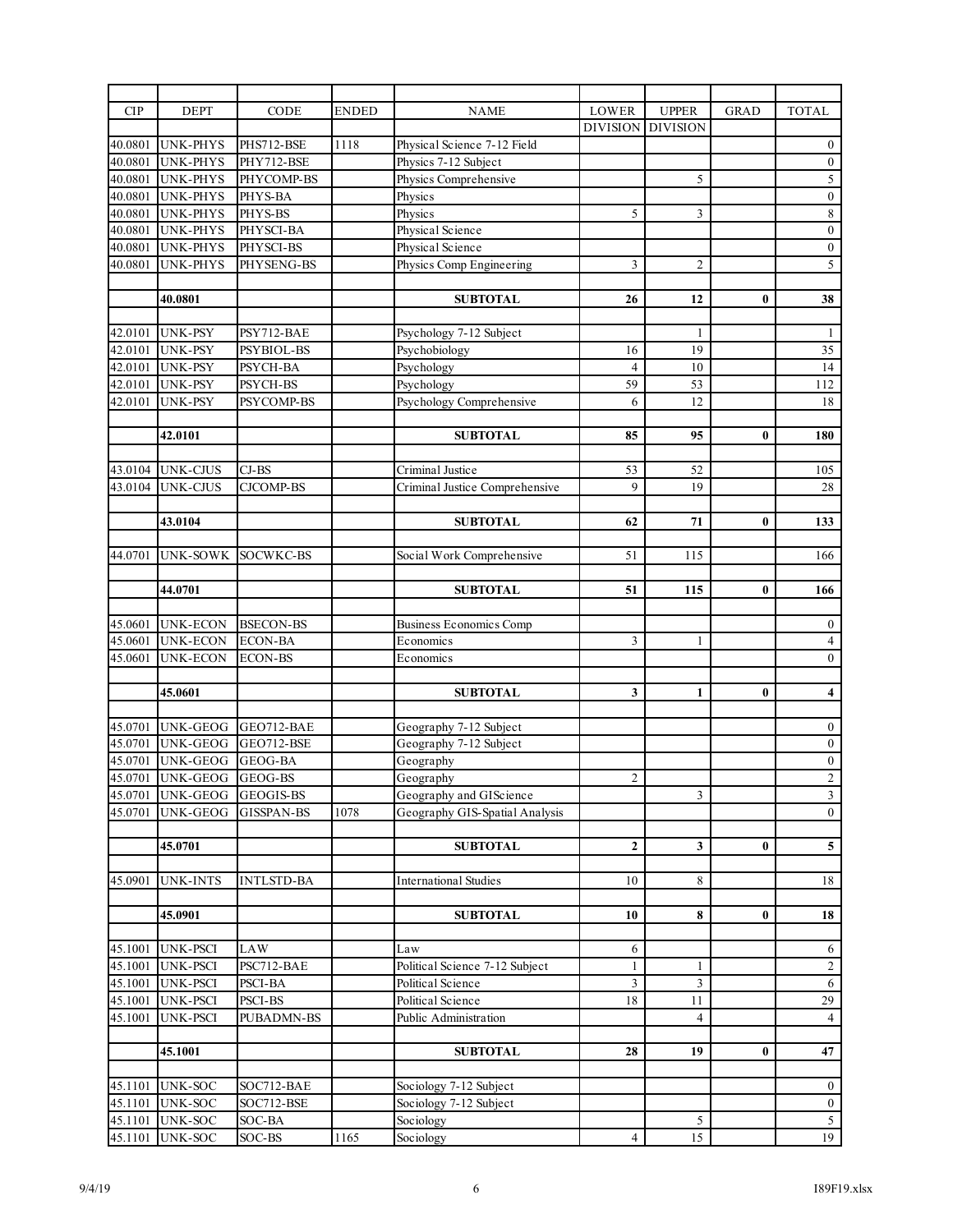| CIP                | <b>DEPT</b>                      | <b>CODE</b>              | <b>ENDED</b> | <b>NAME</b>                                | <b>LOWER</b>    | <b>UPPER</b>    | <b>GRAD</b> | <b>TOTAL</b>                 |
|--------------------|----------------------------------|--------------------------|--------------|--------------------------------------------|-----------------|-----------------|-------------|------------------------------|
|                    |                                  |                          |              |                                            | <b>DIVISION</b> | <b>DIVISION</b> |             |                              |
|                    |                                  |                          |              |                                            |                 |                 |             |                              |
|                    | 45.1101                          |                          |              | <b>SUBTOTAL</b>                            | 4               | 20              | $\bf{0}$    | 24                           |
|                    |                                  |                          |              |                                            |                 |                 |             |                              |
| 50.0501            | <b>UNK-THEA</b>                  | THEATRE-BA               |              | Theatre                                    | 5               | 20              |             | 25                           |
| 50.0501            | <b>UNK-THEA</b>                  | THR712-BAE               | 1145         | Theatre 7-12 Subject                       |                 |                 |             | $\mathbf{0}$                 |
|                    | 50.0501                          |                          |              | <b>SUBTOTAL</b>                            | 5               | 20              | $\bf{0}$    | 25                           |
|                    |                                  |                          |              |                                            |                 |                 |             |                              |
| 50.0701            | <b>UNK-ART</b>                   | <b>ARTHIST-BA</b>        |              | Art History                                |                 | 1               |             | $\mathbf{1}$                 |
| 50.0701            | <b>UNK-ART</b>                   | ARTK12-BAE               |              | Art K-12 Field                             | 19              | 20              |             | 39                           |
| 50.0701            | <b>UNK-ART</b>                   | ART-MAE                  |              | Art Education                              |                 |                 |             | $\boldsymbol{0}$             |
| 50.0701            | <b>UNK-ART</b>                   | <b>ARTONL-MAE</b>        |              | Art Online                                 |                 |                 | 64          | 64                           |
| 50.0701            | <b>UNK-ART</b>                   | <b>ARTPT-MAE</b>         |              | Art Spec- Prof Teacher                     |                 |                 |             | $\boldsymbol{0}$             |
| 50.0701            | <b>UNK-ART</b>                   | <b>ARTSP-MAE</b>         |              | Art Spec-Acad Discipline                   |                 |                 |             | $\boldsymbol{0}$             |
| 50.0701            | <b>UNK-ART</b>                   | <b>STUART-BFA</b>        |              | Studio Art Comprehensive                   | 11              | 11              |             | 22                           |
| 50.0701            | <b>UNK-ART</b>                   | STUDART-BA               |              | Studio Art                                 | 1               | 3               |             | $\overline{4}$               |
| 50.0701            | <b>UNK-ART</b>                   | <b>VISCMD-BFA</b>        |              | Visual Comm and Design Comp                | 22              | 23              |             | $\overline{45}$              |
|                    |                                  |                          |              |                                            |                 |                 |             |                              |
|                    | 50.0701                          |                          |              | <b>SUBTOTAL</b>                            | 53              | 58              | 64          | 175                          |
|                    |                                  |                          |              |                                            |                 |                 |             |                              |
| 50.0901            | <b>UNK-MUS</b>                   | MSAD-MAE                 |              | Music Spec-Acad Discipline                 |                 |                 |             | $\boldsymbol{0}$             |
| 50.0901            | <b>UNK-MUS</b>                   | MUSEK12-BM               |              | Music Ed K-12 Field                        | 1               | 12              |             | 13                           |
| 50.0901            | <b>UNK-MUS</b>                   | <b>MUSIC-BA</b>          |              | Music                                      | 3               | 6               |             | $\boldsymbol{9}$             |
| 50.0901            | <b>UNK-MUS</b>                   | MUSIC-BM                 |              | Music Comprehensive                        | $\overline{3}$  | $\overline{4}$  |             | $\overline{7}$               |
| 50.0901            | <b>UNK-MUS</b>                   | MUSIC-MAE                |              | Music Education                            |                 |                 | 15          | $\overline{15}$              |
| 50.0901            | <b>UNK-MUS</b>                   | MUSICTH-BM               |              | Musical Theatre Comprehensive              | $\overline{2}$  | 1               |             | $\sqrt{3}$<br>$\overline{0}$ |
| 50.0901<br>50.0901 | <b>UNK-MUS</b><br><b>UNK-MUS</b> | MUSK12-BAE<br>MUSPERF-BM |              | Music K-12 Field<br>Music Performance Comp | 4               | $\overline{4}$  |             | $\sqrt{8}$                   |
| 50.0901            | <b>UNK-MUS</b>                   | MUSPK12-BM               |              | Music Ed PK-12 Field                       | 23              |                 |             | $\overline{23}$              |
| 50.0901            | UNK-MUS                          | <b>MUSTHRP</b>           | 1128         | Music Therapy                              |                 |                 |             | $\boldsymbol{0}$             |
|                    |                                  |                          |              |                                            |                 |                 |             |                              |
|                    | 50.0901                          |                          |              | <b>SUBTOTAL</b>                            | 36              | 27              | 15          | 78                           |
|                    |                                  |                          |              |                                            |                 |                 |             |                              |
| 51.0201            | UNK-CDIS                         | CDIS-BSE                 |              | <b>Communication Disorders</b>             | 30              | 58              |             | 88                           |
| 51.0201            | UNK-CDIS                         | SPPATH-MSE               |              | Speech Language Pathology                  |                 |                 | 36          | 36                           |
|                    |                                  |                          |              |                                            |                 |                 |             |                              |
|                    | 51.0201                          |                          |              | <b>SUBTOTAL</b>                            | 30              | 58              | 36          | 124                          |
|                    |                                  |                          |              |                                            |                 |                 |             |                              |
| 51.0999            | <b>UNK-HSCI</b>                  | HLTHSC-BS                |              | <b>Health Sciences</b>                     | $32\,$          | 65              |             | 97                           |
| 51.0999            | <b>UNK-HSCI</b>                  | <b>HSCI-BS</b>           | 1168         | Health Science                             |                 | 1               |             | -1                           |
| 51.0999            | <b>UNK-HSCI</b>                  | MEDTECH-BS               | 1155         | Medical Technology Comp                    |                 |                 |             | $\boldsymbol{0}$             |
| 51.0999            | <b>UNK-HSCI</b>                  | RADIOG-BS                | 1168         | Radiography Comprehensive                  |                 | 8               |             | $\,8\,$                      |
| 51.0999            | UNK-HSCI                         | <b>RESTHPY-BS</b>        |              | Respiratory Therapy Comp                   |                 |                 |             | $\mathbf{0}$                 |
|                    |                                  |                          |              |                                            |                 |                 |             |                              |
|                    | 51.0999                          |                          |              | <b>SUBTOTAL</b>                            | 32              | 74              | $\bf{0}$    | 106                          |
| 51.1199            | UNK-HSCI                         | CARDVASPER               |              | Cardovascular Perfusion                    |                 |                 |             | $\bf{0}$                     |
| 51.1199            | <b>UNK-HSCI</b>                  | <b>CHIRO</b>             |              | Chiro Osteopathy Podiatry                  | 5               |                 |             | $\sqrt{5}$                   |
| 51.1199            | <b>UNK-HSCI</b>                  | <b>CLINLAB</b>           | 1168         | Clinical Laboratory Science                |                 |                 |             | $\bf{0}$                     |
| 51.1199            | <b>UNK-HSCI</b>                  | <b>DENTAL</b>            |              | Dental                                     | 4               |                 |             | $\overline{4}$               |
| 51.1199            | <b>UNK-HSCI</b>                  | <b>DENTHYG</b>           |              | Dental Hygiene                             | 8               | $\mathbf{1}$    |             | $\overline{9}$               |
| 51.1199            | <b>UNK-HSCI</b>                  | <b>FOODSCI</b>           | 1118         | Food Science                               |                 |                 |             | $\boldsymbol{0}$             |
| 51.1199            | <b>UNK-HSCI</b>                  | <b>HLTHINFOMG</b>        |              | Health Information Management              |                 |                 |             | $\boldsymbol{0}$             |
| 51.1199            | <b>UNK-HSCI</b>                  | <b>MEDICAL</b>           |              | Medical                                    | 15              | 1               |             | 16                           |
| 51.1199            | <b>UNK-HSCI</b>                  | MEDLABSCI                |              | Medical Laboratory Science                 | 9               | 1               |             | 10                           |
| 51.1199            | <b>UNK-HSCI</b>                  | <b>MORT</b>              |              | Mortuary Science                           | 1               | 1               |             | $\overline{c}$               |
| 51.1199            | UNK-HSCI                         | NUCMEDTECH               |              | Nuclear Medicine Technology                |                 |                 |             | $\boldsymbol{0}$             |
| 51.1199            | <b>UNK-HSCI</b>                  | <b>NURS</b>              |              | Pre-Nursing                                | 117             | 10              |             | 127                          |
| 51.1199            | UNK-HSCI                         | <b>NURSUNMC</b>          |              | Nursing UNMC                               |                 |                 |             | $\boldsymbol{0}$             |